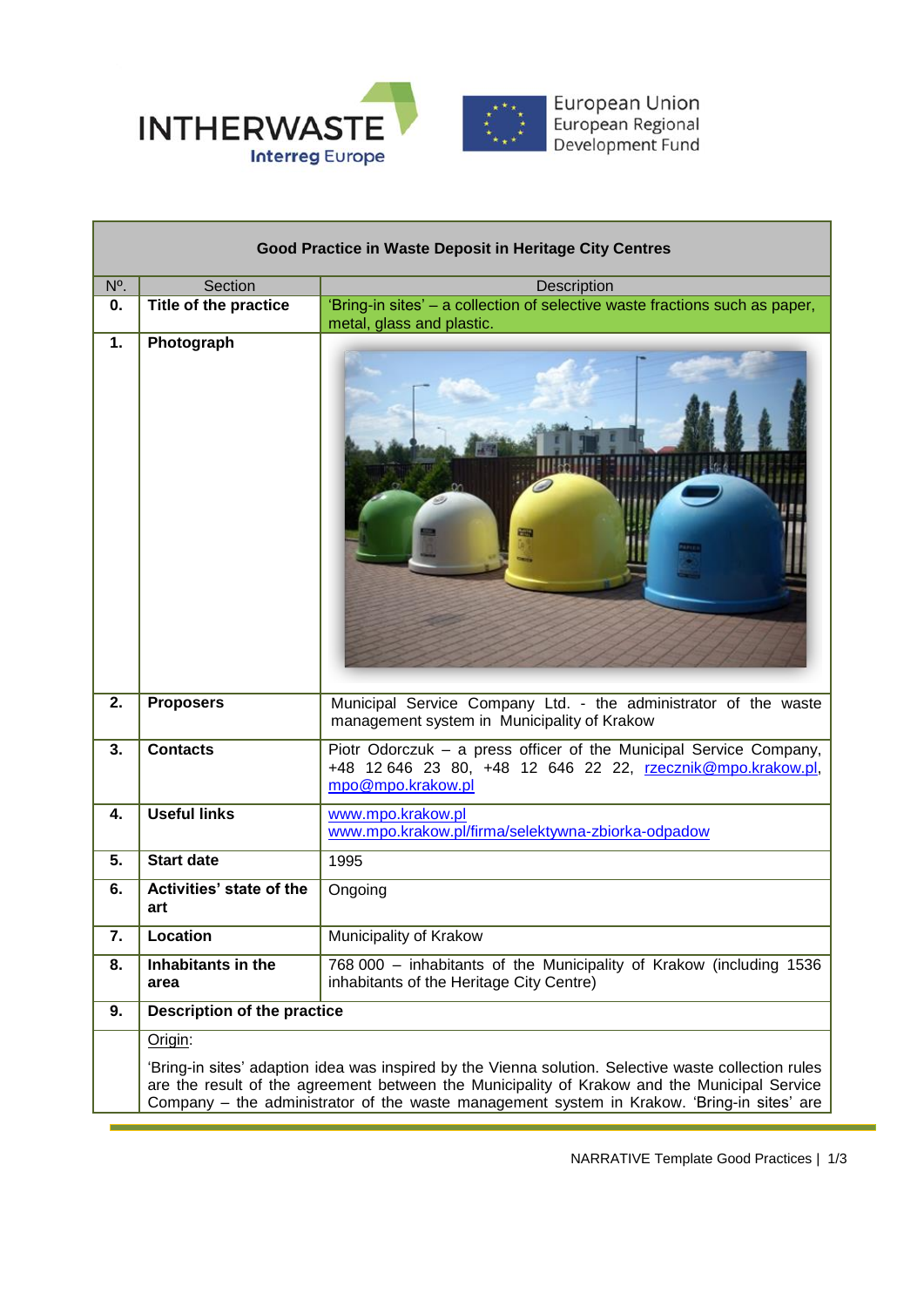

a complement for Civic Amenity Sites' functioning– 'LAMUSOWNIA' and 'Selective Waste Collection Point BARYCZ'. Development and Timescale:

In the Municipality of Krakow about 700 'Bring-in sites' are located. 'Bring-in sites' contains four igloo-type containers for a collection of selective waste fractions:

- paper/beverage cartons blue container,
- plastic and metal yellow container,
- white glass white container,
- colored glass green container.

The frequency of collecting waste from 'Bring-in sites' depends of the waste accumulation in containers. Some of them are emptied daily.

## Factors involved:

Municipal Service Company – the administrator of the waste management system in Krakow realises the handling. The company has got waste collection vehicles, which are customized to the waste collection from 'Bring-in sites'. Moreover, the Municipality of Krakow controls a proper execution of the service and bears the costs of it.

### Legal framework:

The legal framework related to 'Bring-in sites' service are:

- the law on maintaining cleanliness and order in municipalities,
- the Regulations of maintenance of the cleanliness and order in the Municipality of Krakow,
- Directive 2008/98/EC on waste (Waste Framework Directive).

## Financial framework:

In 2016 the costs of the maintenance of 'Bring-in sites' were around 6 750 000 PLN (~1 600 000 EUR).

## Use degree:

768 000 – inhabitants of the Municipality of Krakow (including 1536 inhabitants of the Heritage City Centre).

# **10. Results** Proven results (through indicators) and success factors: In 2016 the percentage of selective waste collection from 'Bring-in sites' was 7 % of the selective waste total amount. The Municipal Service Company has a control staff, who heads the control of 'Bring-in sites' inventory, technical and sanitary condition and proposes their new location if it's needed. 'Bring-in sites' containers increase the availability of selective waste collection services for inhabitants.